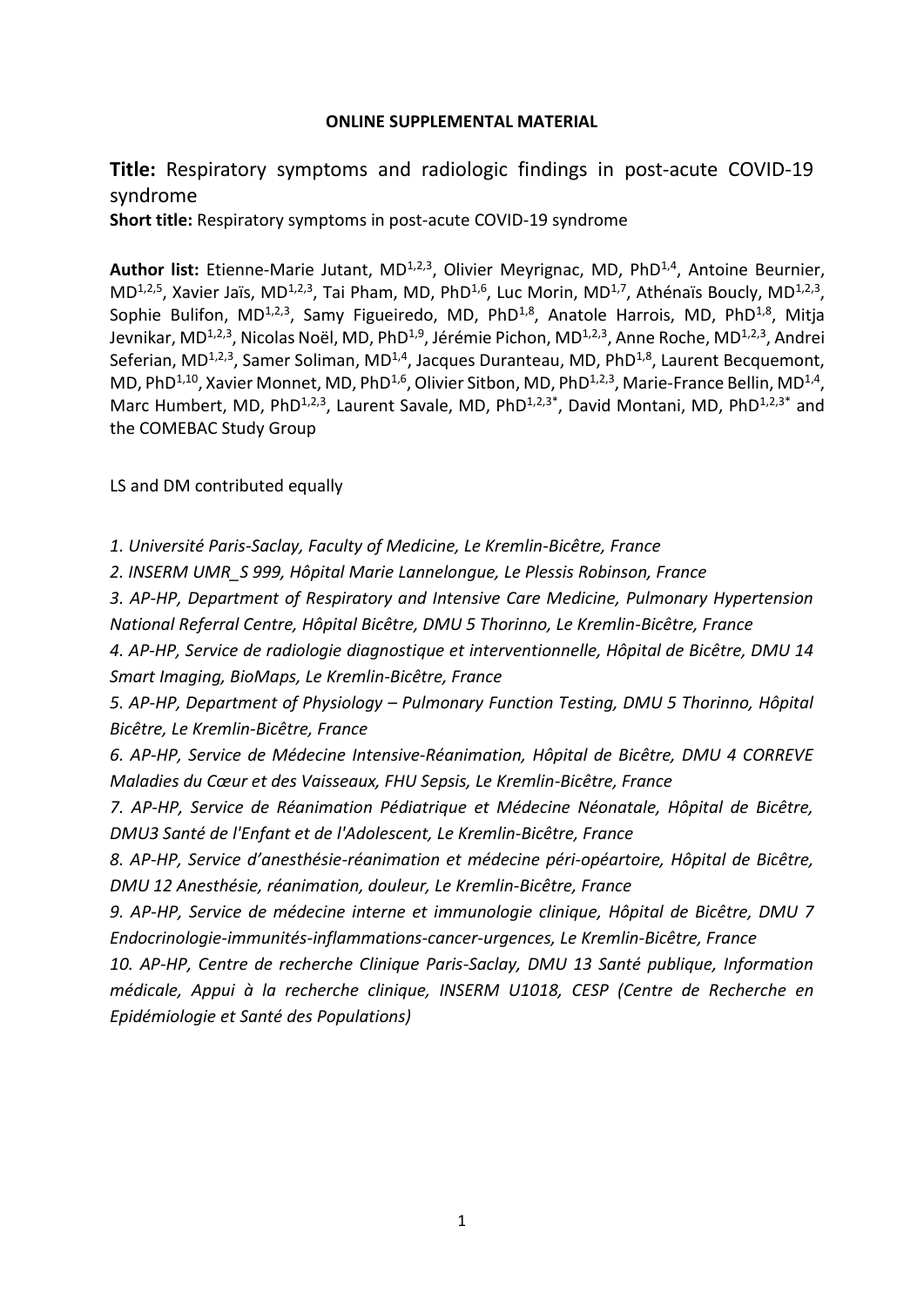### **Supplemental methods**

### **List of symptoms evaluated at telephone consultation**

- General signs
- $\rightarrow$  Anorexia
- $\rightarrow$  Fatigue
- $\rightarrow$  New hospitalization
- $\rightarrow$  Weight loss

Respiratory signs

- $\rightarrow$  New-onset dyspnoea
- $\rightarrow$  Chest discomfort, chest pain
- $\rightarrow$  New-onset cough
- $\rightarrow$  Abnormal lung CT-scan since discharge

Neurologic signs

- $\rightarrow$  Headache
- $\rightarrow$  Paresthesia
- $\rightarrow$  Anosmia
- $\rightarrow$  Limb palsy

Cognitive signs

- $\rightarrow$  Memory losses
- $\rightarrow$  Slowness for reasoning, activity planification or problem solving
- $\rightarrow$  Concentration, attention difficulties

### **Questionnaire administered during telephone consultation**

#### **Consent**

*Date of the teleconsultation: [date] Consultant name: [Consultant name] Patient identity: [First name] [Last name], [Date of birth], [Calculated age] years Was admitted in the following departments: [admission department]*  My name is [Consultant name] and I work at Bicêtre hospital. You were admitted in [admission department] for COVID-19 three months ago. We call you today to organize your follow-up. If you agree, I will ask you some questions that will be used to orientate your needs of medical follow-up specific to your COVID-19 infection. May I continue this interview? [YES / NO] If no, why? [text] *Is-it the patient him/herself? [YES / NO] If not, who is the respondent [First name] [Last name], [phone number] and relationship to the patient [Spouse, Children, Sibling, Neighbor/Friend, Care giver]*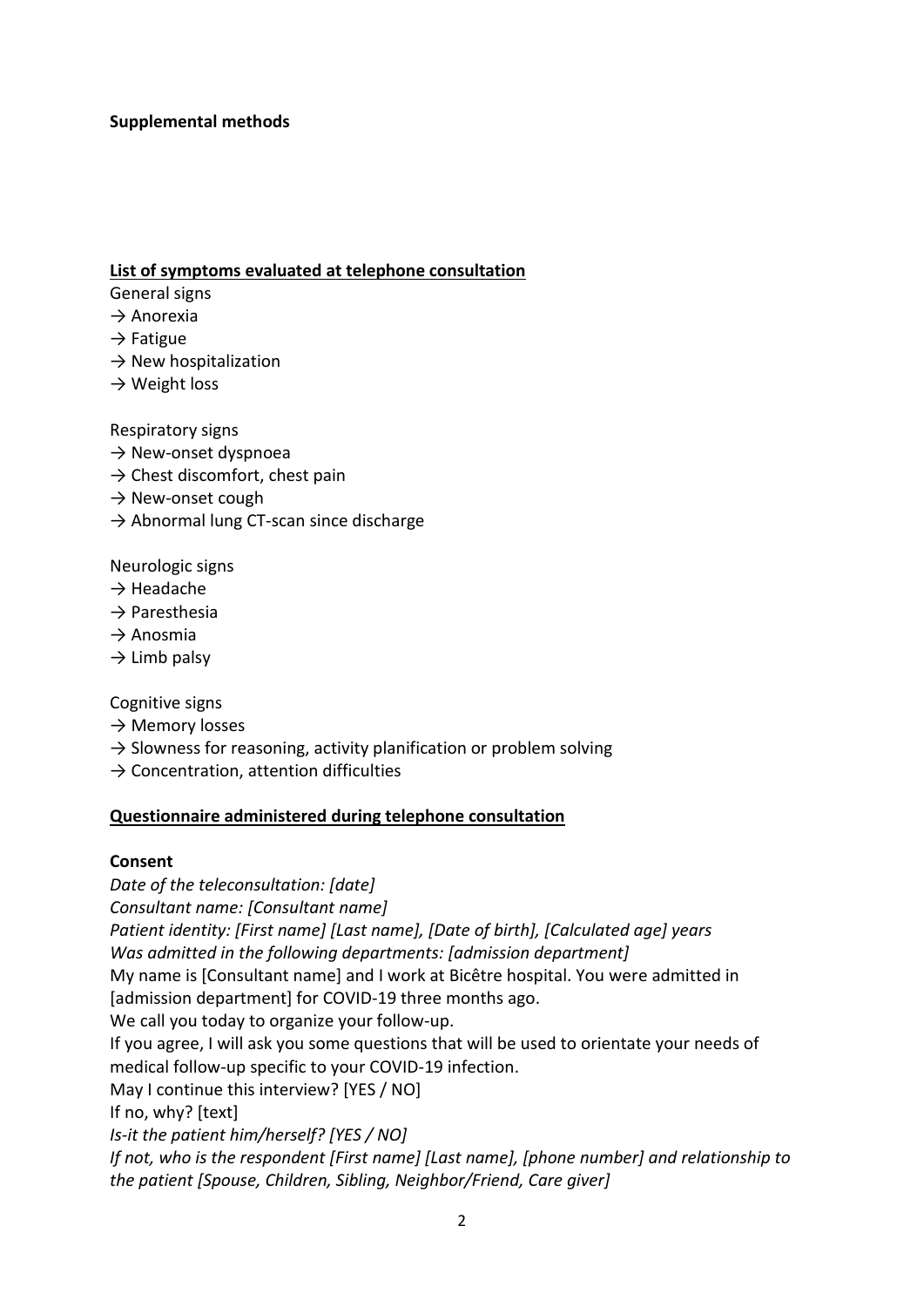*Has the patient died since discharge? [YES / NO] If yes, where has the patient died? [Home, Rehabilitation facility, Retirement home, Other hospital inpatient, Other] [date of death] and [cause of death]* 

## **General inquiry**

Do you speak French? [YES / NO] If not, what language do you speak? [Text] If not, can someone of your household assist you for the teleconsultation? [YES / NO] If not, can someone of your household assist you for the day hospital? [YES / NO] Do you have an insurance? [YES / NO] On the [date of discharge], you were discharged from Bicêtre hospital. Where did you go? [Home, Rehabilitation facility, Retirement home, Other hospital, Other]. When did you get home? [date] Are you working at the moment? [YES / NO] If yes, since when? [date] What do you do? [Text] Did you have a significant medical event since your discharge? [YES / NO] If yes, what was it? [text] When was it? [date] If yes, were you admitted in a hospital for this event? [YES / NO] If yes, did you consult a physician? [YES / NO] If yes, whom? [Text] If yes, did you do any laboratory or radiologic examination? [YES / NO] Did you modify your usual treatment since discharge? [YES / NO] Where do you live now? [Home, Relative, Rehabilitation facility, Retirement home, Other] Were you living there prior to your hospitalization for COVID19? [YES / NO] If yes, where were you living prior to your hospitalization for COVID19? [Home, Relative, Rehabilitation facility, Retirement home, Other] How much did you weigh before your admission? [text] How much did you weigh when you were discharged? [Text] How much do you currently weigh? [Text] Do you have a new and persistent anorexia since your hospitalization? [YES / NO] Do you have a new and persistent fatigue since your hospitalization? [YES / NO]

# **Respiratory symptoms**

*In his/her chart, is the patient known to have had a pulmonary embolism during his stay? [YES / NO]*  Do you feel abnormally breathless at rest or when active? [YES / NO] If yes, did you feel the same prior to your hospitalization? [YES / NO] Do you feel heaviness, pain or chest discomfort at rest or when active? [YES / NO] If yes, did you feel the same prior to your hospitalization? [YES / NO] Do you cough every day? [YES / NO] If yes, was it the same prior to your hospitalization? [YES / NO] Did you do a chest CT scan since your discharge as it may have been prescribed at your discharge? [YES / NO] If yes, when [date]?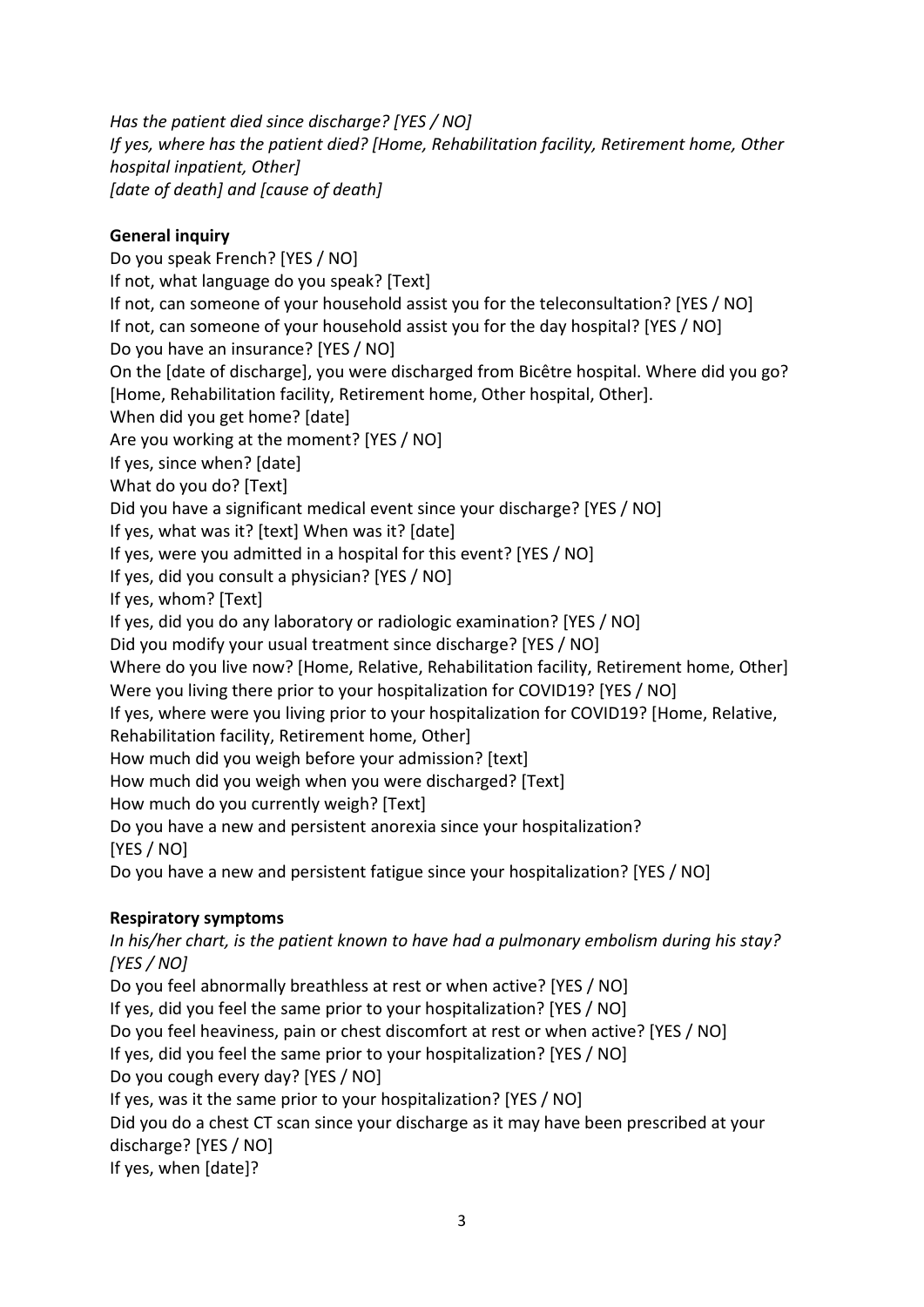What was the result? [Normal/Abnormal] Do you have a CD with the images? [YES / NO]

## **Neurological symptoms**

*In his/her chart, is the patient known to have had an abnormal brain MRI during his stay? [YES / NO]* 

*In his/her chart, is the patient known to have had an abnormal brain EEG during his stay? [YES / NO]* 

Do you have a new and persistent anosmia since your hospitalization? [YES / NO] Do you have new and persistent headaches since your hospitalization? [YES / NO] If yes, on a scale from 1 to 10, 0 being no pain at all and 10 being the worst you could imagine, how much would you rate your headaches related pain? [1-10] What medication do you take for your headaches? [Text]

Do you have new and persistent paresthesia since your hospitalization? [YES / NO] Do you have new and persistent burn-like or electric-like pain since your hospitalization? [YES / NO]

Do you have new and persistent loss of function of one of your limbs since your hospitalization? [YES / NO]

# **Cognitive disorder screening (Q3PC)**

During the last 2 weeks, and significantly more than previously, do you:

- Have memory losses (for eg., Missed an appointment, forgotten a recent event, or misplaced a daily object)?

[Rarely: less than once a week; Sometimes: once a week; Often: Several times a week but not every day; Very often: Almost all the time]

- Feel like you were slower for reasoning, activity planification or problem solving? [Rarely: less than once a week; Sometimes: once a week; Often: Several times a week but not every day; Very often: Almost all the time]

- Experience difficulties to concentrate or muster your attention (for eg., follow a conversation, read the paper or follow a tv program)?

[Rarely: less than once a week; Sometimes: once a week; Often: Several times a week but not every day; Very often: Almost all the time]

# **Elderly**

Regarding corporeal hygiene, do you have:

- [Total autonomy / Partial help / Dependent]

- Deterioration since the hospitalization for COVID19: [YES / NO]

Regarding dressing, do you have:

- [Total autonomy for clothes choice and dressing / Autonomy for clothes choice and dressing, but requires help for / Dependent]

- Deterioration since the hospitalization for COVID19: [YES / NO]

Regarding bathroom use, do you have:

- [Total autonomy for undressing and dressing / Requires help for undressing or dressing / Dependent]

- Deterioration since the hospitalization for COVID19: [YES / NO]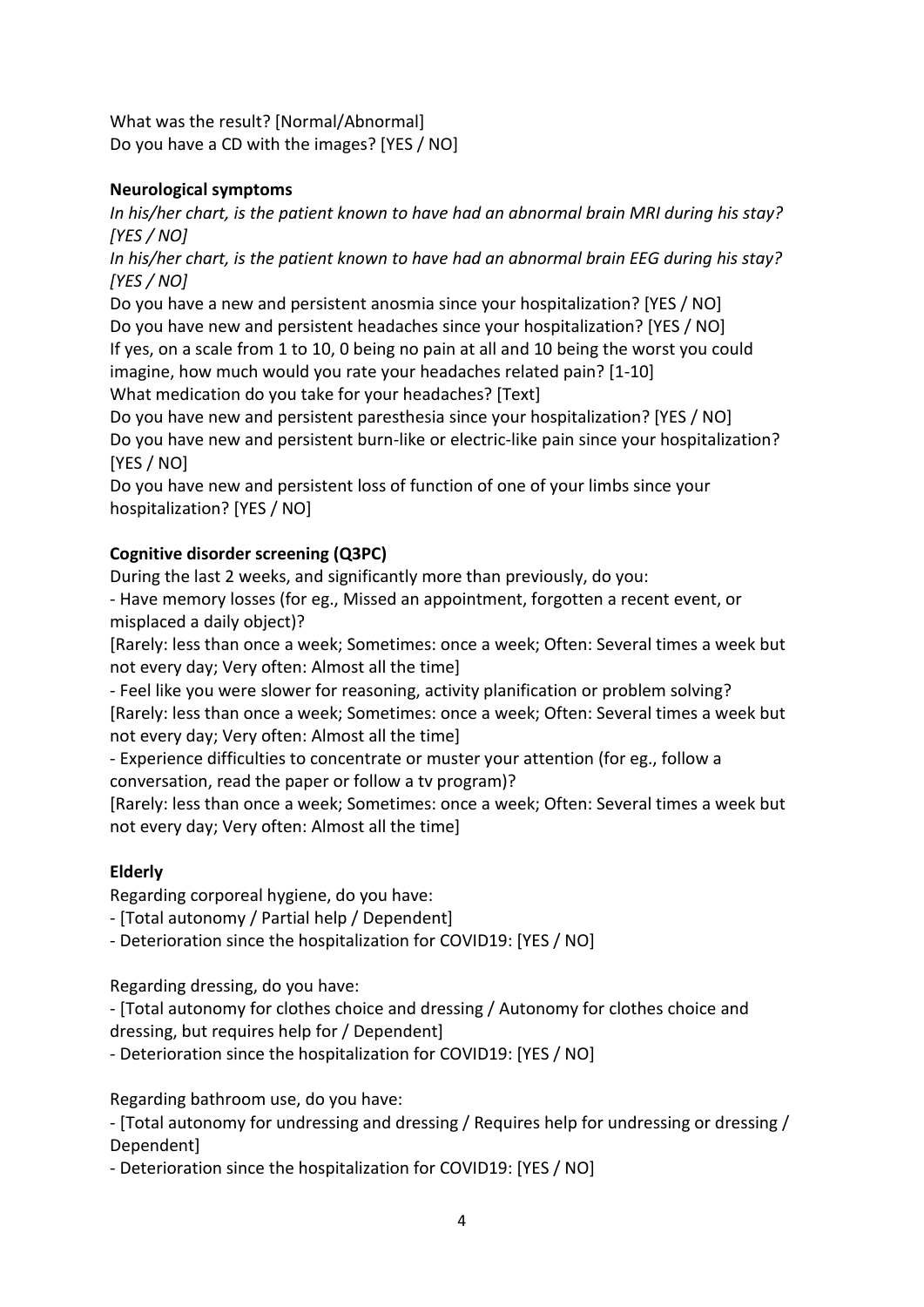Regarding locomotion, do you have:

- [Total autonomy / Partial help / Bedridden]
- Deterioration since the hospitalization for COVID19: [YES / NO]

Regarding continence, do you have:

- [Continent / Occasional incontinence / Incontinent]
- Deterioration since the hospitalization for COVID19: [YES / NO]

Regarding meals, do you:

- [Eats alone/ Requires help for service, cutting the meat or peeling a fruit/ Dependent]
- Deterioration since the hospitalization for COVID19: [YES / NO]

*Does the patient have 3 or more deterioration in the score? [YES / NO]*  Do you have any helping at home? [YES / NO] Did you fell since your hospitalization? [YES / NO] If yes, how many times? [Number] *If more than twice,* are you under a physiotherapist care? [YES / NO] *Has the patient lost more than 5kg since discharge?* [YES / NO] *Did the patient report an altered general state with association of asthenia, anorexia and weight loss?* [YES / NO]

### **Nephrology**

Do you have a known renal disease (e.g., renal transplant recipient, on hemodialysis or any renal chronic condition)? [YES / NO]

*In his/her chart, what is the patient's last known creatinine level and glomerular filtration rate before discharge? [Text]* 

### **Ethics**

We would like to inform you that your personal data, recorded during this teleconsultation may be used for medical research under the responsibility of the *Assistance publiquehôpitaux de Paris*. You can refuse now, or any time by contacting us, your primary doctor at the hospital or the data protection officer at the hospital.

*Information was given and the patient did not express refusal: [YES / NO]*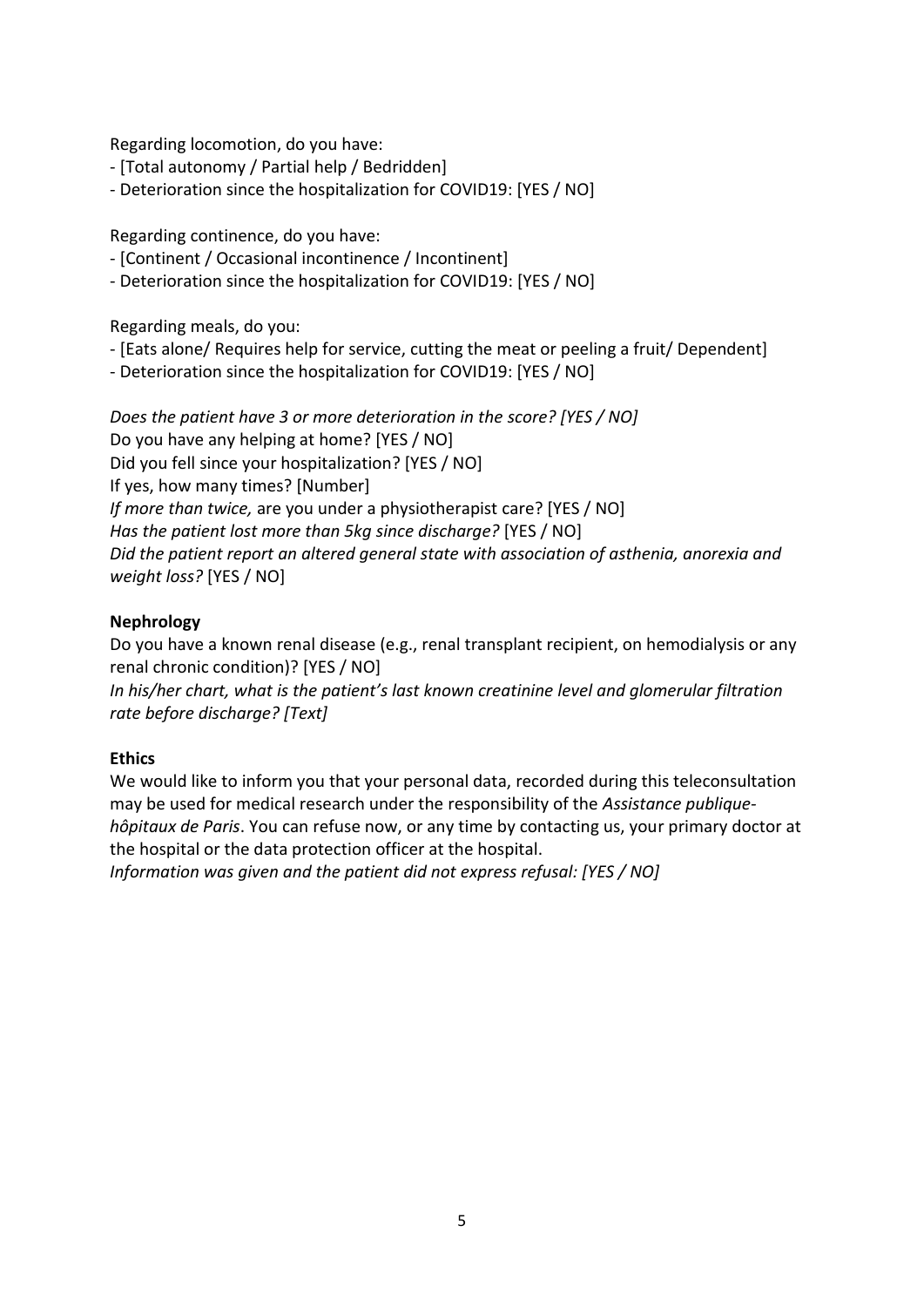**Table E1. Modified Medical Research Council (mMRC) dyspnoea scale**

| Grade          | <b>Description of breathlessness</b>                                                                                                            |
|----------------|-------------------------------------------------------------------------------------------------------------------------------------------------|
| 0              | I only get breathless with strenuous exercise                                                                                                   |
| 1              | I get short of breath when hurrying on level ground or walking up a slight hill                                                                 |
| $\overline{2}$ | On level ground, I walk slower than people of the same age because of<br>breathlessness, or have to stop for breath when walking at my own pace |
| 3              | I stop for breath after walking about 100 yards or after a few minutes on level<br>ground                                                       |
| $\overline{4}$ | I am too breathless to leave the house or I am breathless when dressing                                                                         |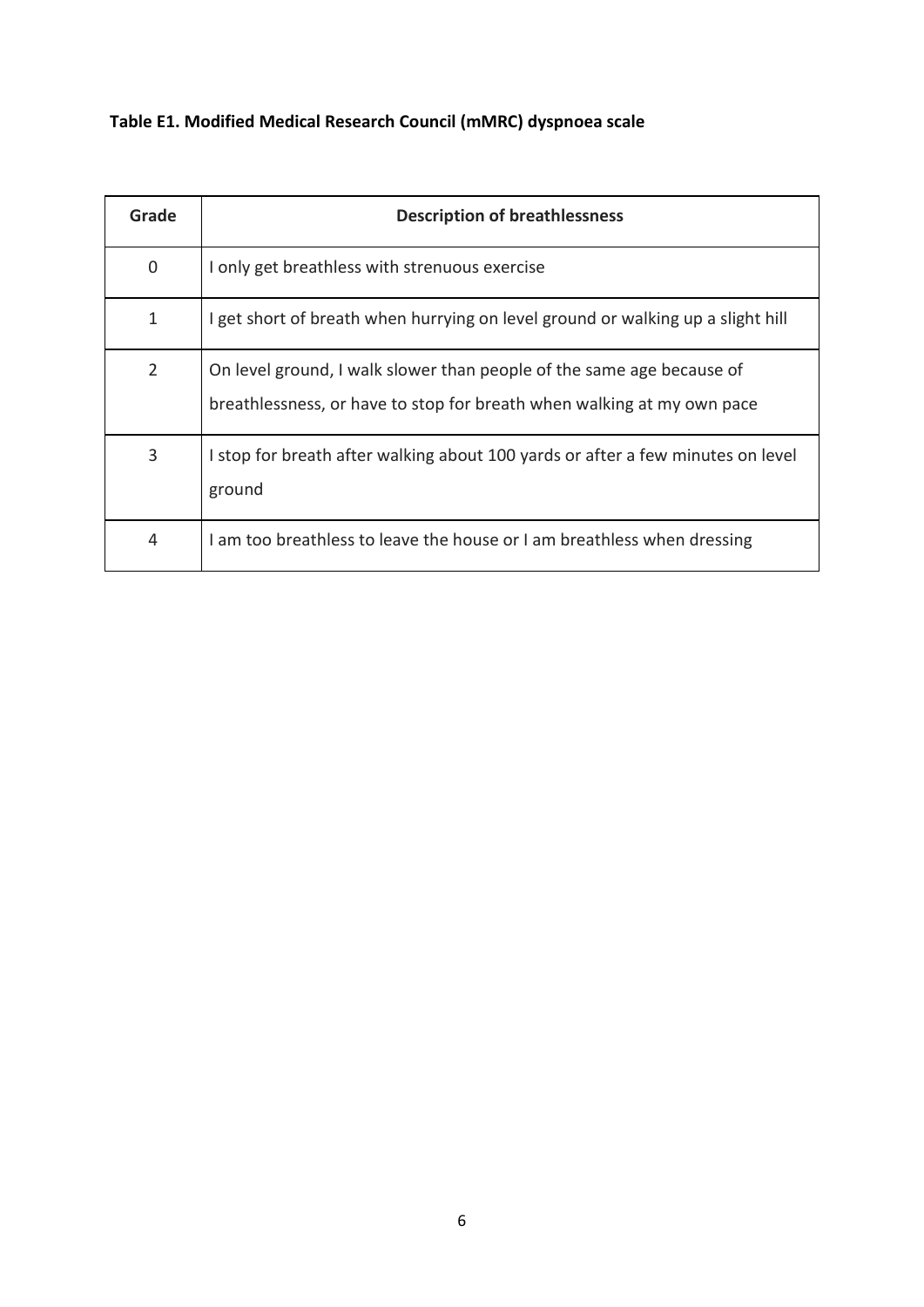## **Table E2. Nijmegen questionnaire**

How often do you suffer from the symptoms listed? Please score each item from 0 to 4: 0: never; 1: rarely; 2: sometimes; 3: often; 4: very often

| <b>SYMPTOMS</b>                                  | SCORE (from 0 to 4) |
|--------------------------------------------------|---------------------|
| Chest pain                                       |                     |
| Feeling tense                                    |                     |
| <b>Blurred vision</b>                            |                     |
| Dizzy spells                                     |                     |
| To be confused, losing touch with<br>environment |                     |
| Accelerated or deepened breathing                |                     |
| Shortness of breath                              |                     |
| <b>Constricted chest</b>                         |                     |
| <b>Bloated abdominal sensation</b>               |                     |
| Unable to breathe deeply                         |                     |
| Tingling around the mouth                        |                     |
| Cold hands or feet                               |                     |
| Palpitations                                     |                     |
| Anxiety                                          |                     |
| <b>Total score</b>                               | /64                 |

A score > 22 suggests respiratory functional complaints.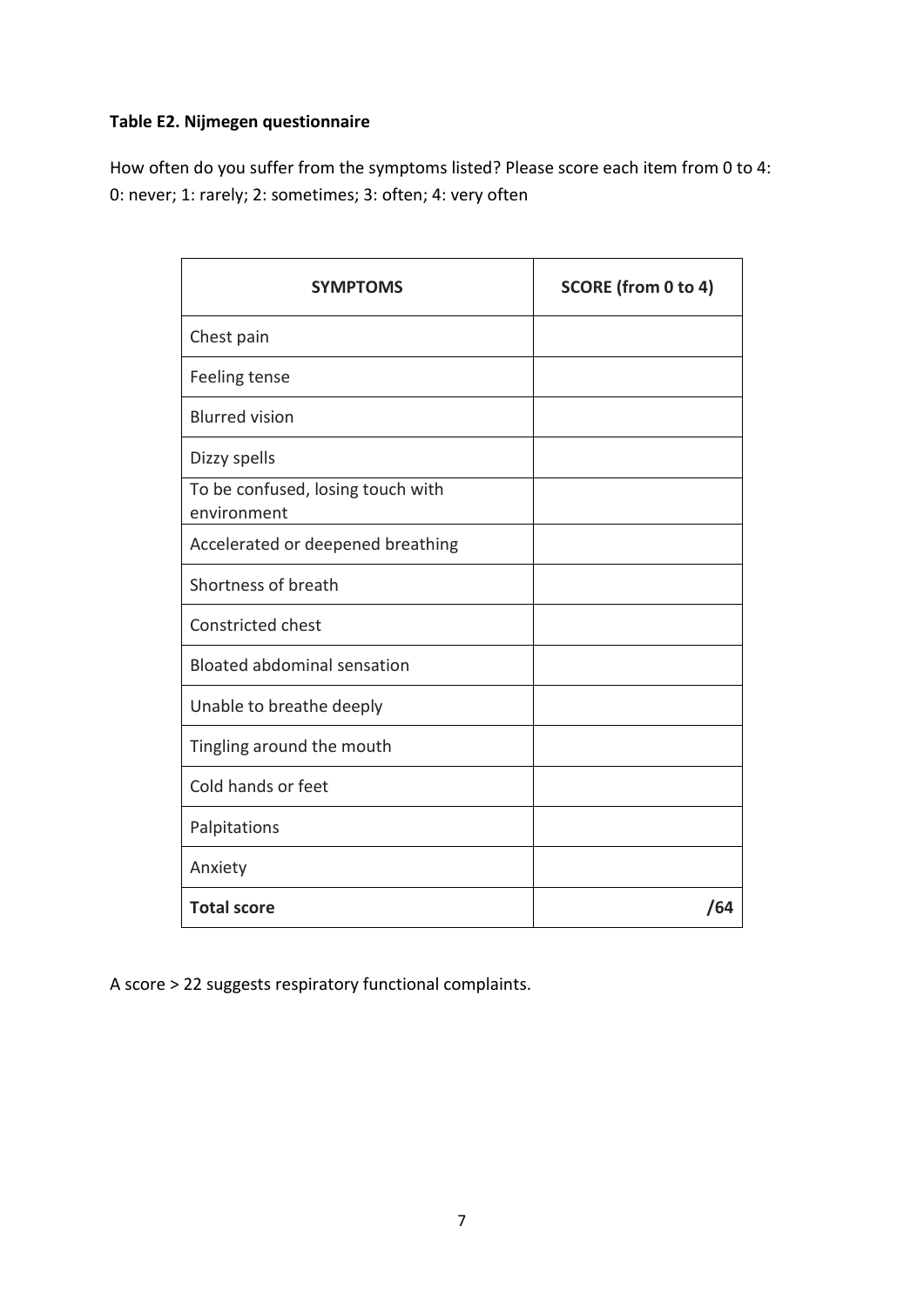**Table E3. Multivariate analysis for the comparisons of patients with and without newonset dyspnea.**

|                        | Estimate | 95% CI low | 95% CI high | Pr(> z ) |
|------------------------|----------|------------|-------------|----------|
| Age                    | 0.98     | 0.96       | 1.00        | 0.082    |
| Chronic heart disease  | 0.27     | 0.04       | 1.01        | 0.098    |
| Chronic kidney disease | 0.17     | 0.01       | 0.86        | 0.093    |
| Hospitalization in ICU | 3.9      | 2.2        | 6.98        | < 0.001  |
| Pulmonary embolism     | 2.48     | 1.12       | 5.35        | 0.022    |

CI : confidence interval ; ICU: intensive care unit ;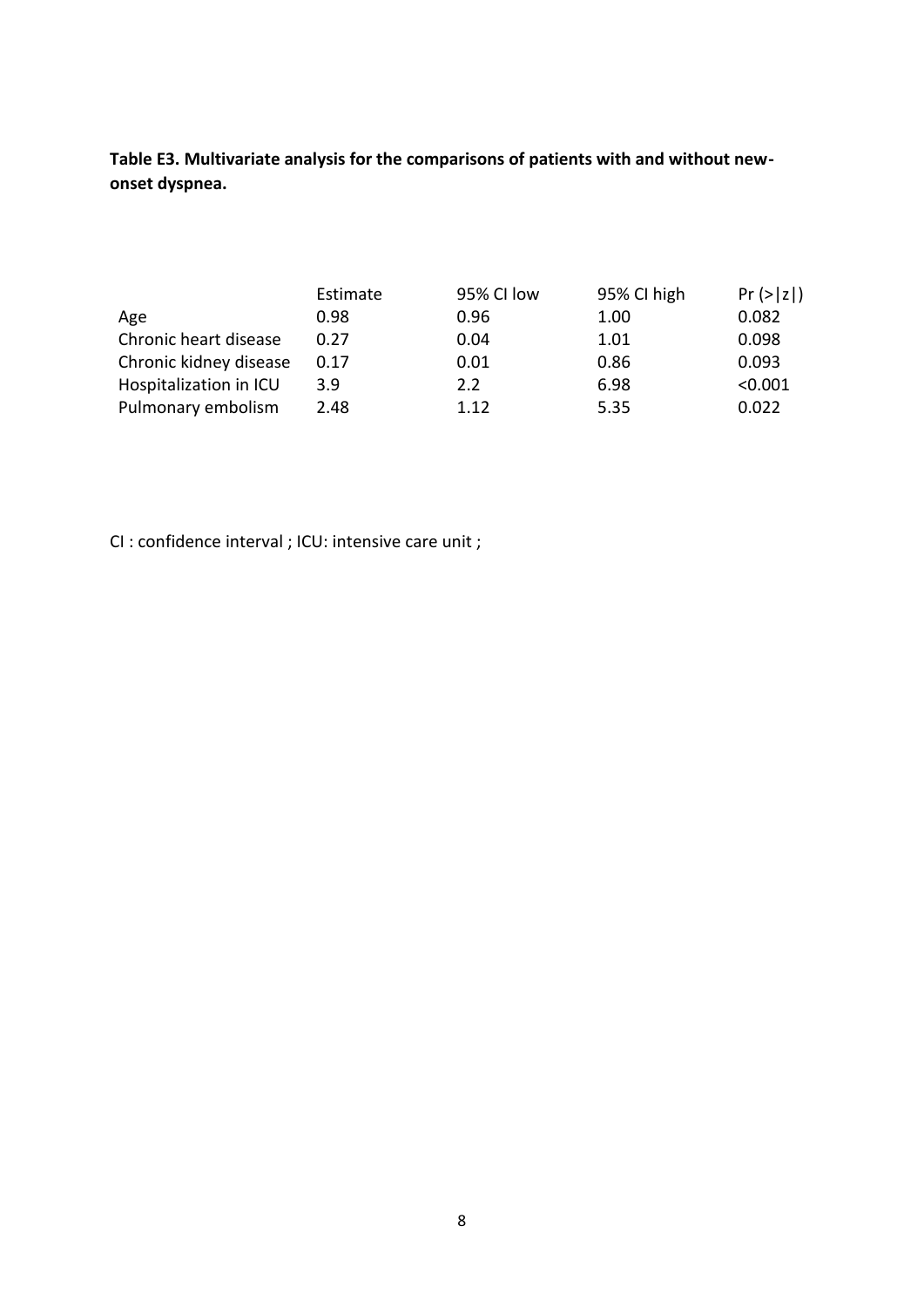**Table E4. Multivariate analysis for the comparisons of patients with and without lung fibrotic lesions**

|                        | Estimate | 95% CI low | 95% CI high | $Pr(>\vert z \vert)$ |
|------------------------|----------|------------|-------------|----------------------|
| Age                    | 1.04     | 0.99       | 1.09        | 0.114                |
| Hospitalization in ICU | 18.57    | 5.02       | 102.29      | < 0.001              |
| Pulmonary embolism     | 6.56     | 2.26       | 21.02       | 0.001                |

CI : confidence interval ; ICU: intensive care unit ;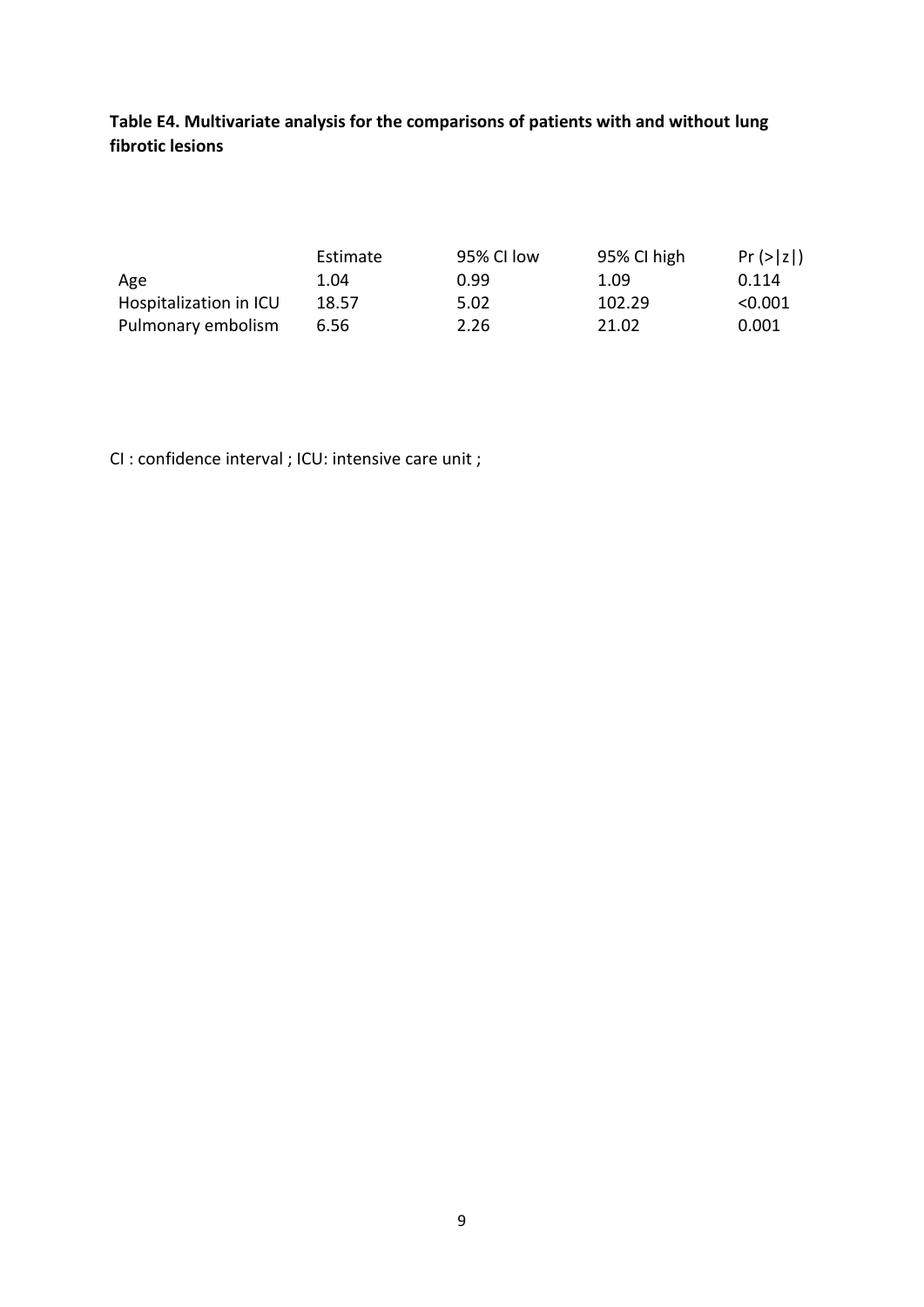**Table E5**. **Baseline and hospitalization characteristics of the patients who had fibrotic lesions at the ambulatory care visit according to the presence of dyspnoea**

|                                  | Available data | <b>All patients</b><br>(33)       | <b>Patients with fibrotic</b><br>lesions and new-onset<br>dyspnoea<br>(18) | <b>Patients with fibrotic lesions</b><br>without new-onset<br>dyspnoea<br>(15) | P-value      |
|----------------------------------|----------------|-----------------------------------|----------------------------------------------------------------------------|--------------------------------------------------------------------------------|--------------|
|                                  |                | Demographic data                  |                                                                            |                                                                                |              |
| Age, years                       | 33             | $61.2 \pm 10.9$                   | $59.1 \pm 8.3$                                                             | 63.6±13.4                                                                      | 0.27         |
| Women                            | 33             | 9(27.3%)                          | 6(33.3%)                                                                   | $3(20.0\%)$                                                                    | 0.46         |
| Body mass index, $\text{kg/m}^2$ | 31             | $28.2 \pm 4.9$                    | $26.6 \pm 4.2$                                                             | 29.8±5.2                                                                       | 0.07         |
|                                  |                | <b>Smoking</b>                    |                                                                            |                                                                                |              |
| No $(< 5$ pack-years)            | 31             | 22 (71.0%)                        | 14 (82.4%)                                                                 | 8(57.1%)                                                                       |              |
| Former ( $\geq$ 5 pack-years)    | 31             | 5(16.1%)                          | 2(11.8%)                                                                   | 3(21.4%)                                                                       | 0.29         |
| <b>Active</b>                    | 31             | 4 (12.9%)                         | $1(5.9\%)$                                                                 | 3(21.4%)                                                                       |              |
|                                  |                | <b>Pre-COVID-19 Comorbidities</b> |                                                                            |                                                                                |              |
| <b>Respiratory disease</b>       |                |                                   |                                                                            |                                                                                |              |
| <b>COPD</b>                      | 33             | $1(3.0\%)$                        | $0(0\%)$                                                                   | 1(6.7%)                                                                        | 0.46         |
| <b>Other than COPD</b>           | 33             | 5(15.2%)                          | 1(5.6%)                                                                    | 4 (26.7%)                                                                      | 0.15         |
| Hypertension                     | 33             | 12 (36.4%)                        | 6 (33.3%)                                                                  | $6(40.0\%)$                                                                    | 0.97         |
| <b>Chronic heart disease</b>     | 33             | $3(9.1\%)$                        | 1(5.6%)                                                                    | 2(13.3%)                                                                       | 0.58         |
| <b>Diabetes</b>                  | 33             | 7(21.2%)                          | 4 (22.2%)                                                                  | $3(20.0\%)$                                                                    | $\mathbf{1}$ |
| <b>Chronic kidney disease</b>    | 33             | $1(3.0\%)$                        | $0(0\%)$                                                                   | 1(6.7%)                                                                        | 0.46         |
| Declared psychiatric disorder    | 33             | 5(15.2%)                          | 3(16.7%)                                                                   | 2(13.3%)                                                                       | $\mathbf 1$  |
| Neurodegenerative disorder       | 33             | 2(1.2%)                           | $0(0\%)$                                                                   | 2(1.5%)                                                                        | 1            |
| <b>Alcohol misuse</b>            | 31             | 1(3.2%)                           | 1(5.9%)                                                                    | $0(0\%)$                                                                       | $\mathbf{1}$ |
| <b>Active cancer</b>             | 33             | $1(3.0\%)$                        | 1(5.6%)                                                                    | $0(0\%)$                                                                       | 0.48         |
| <b>Other immunosuppression</b>   | 33             | $1(3.0\%)$                        | 1(5.6%)                                                                    | $0(0\%)$                                                                       | 1            |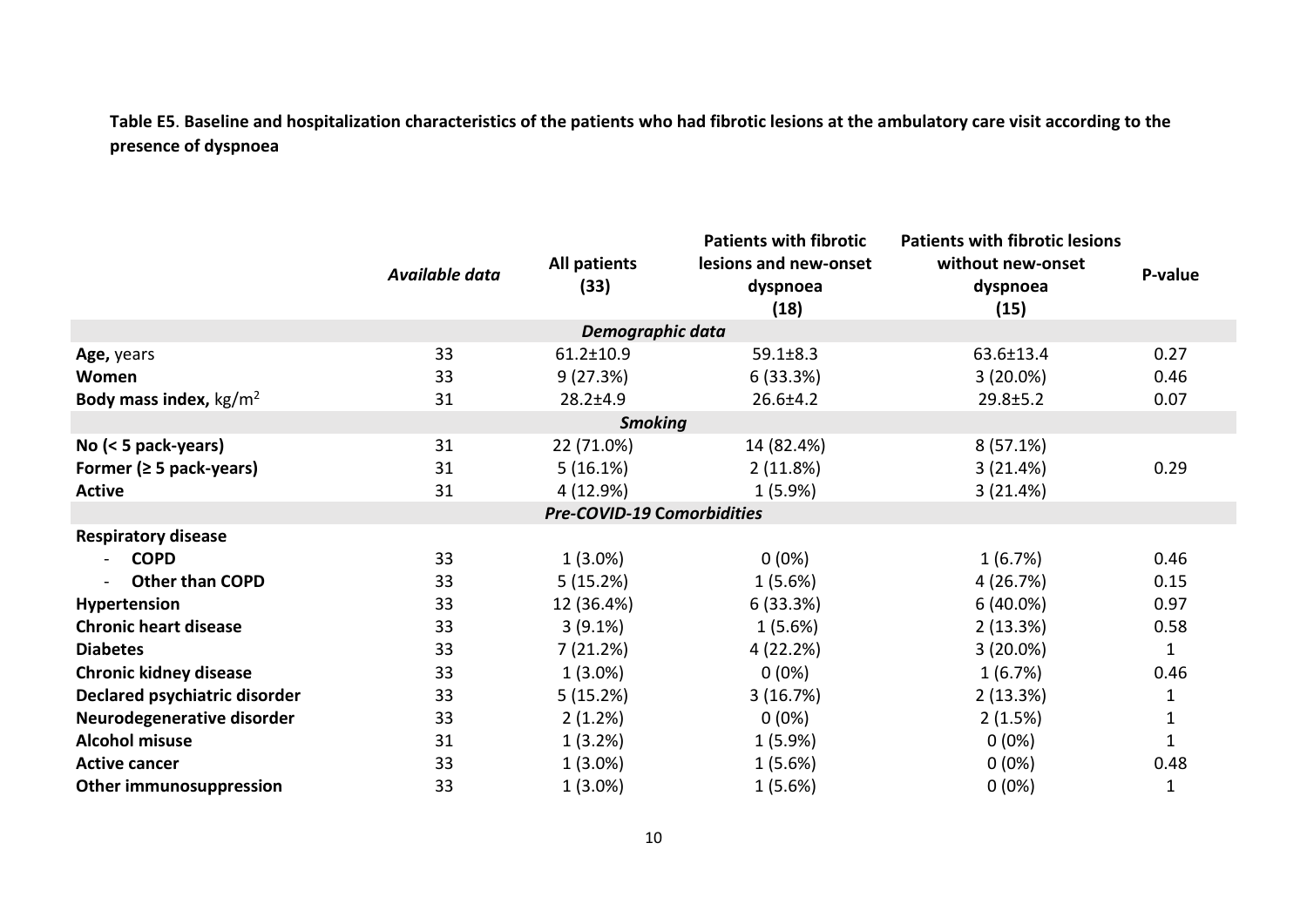| Long-term dialysis                              | 33 | $0(0\%)$                               | $0(0\%)$    | $0(0\%)$    |      |  |  |  |
|-------------------------------------------------|----|----------------------------------------|-------------|-------------|------|--|--|--|
| <b>HIV</b> infection                            | 33 | $0(0\%)$                               | $0(0\%)$    | $0(0\%)$    |      |  |  |  |
| Solid organ transplantation                     | 33 | $0(0\%)$                               | $0(0\%)$    | $0(0\%)$    |      |  |  |  |
| Liver disease                                   | 33 | $0(0\%)$                               | $0(0\%)$    | $0(0\%)$    |      |  |  |  |
| Pregnancy                                       | 33 | $0(0\%)$                               | $0(0\%)$    | $0(0\%)$    |      |  |  |  |
|                                                 |    | <b>Hospitalization characteristics</b> |             |             |      |  |  |  |
| Total duration of hospitalization, days         | 33 | 34±25                                  | 36±29       | 33±19       | 0.78 |  |  |  |
| <b>Hospitalization in ICU</b>                   | 33 | 29 (87.9%)                             | 17 (94.4%)  | 12 (80.0%)  | 0.31 |  |  |  |
| Duration of ICU stay, days                      | 29 | $24 + 21$                              | 25±25       | 22±15       | 0.66 |  |  |  |
| High flow oxygen                                | 33 | 18 (62.1%)                             | 12 (70.6%)  | $6(50.0\%)$ | 0.08 |  |  |  |
| Intubation during hospitalization               | 33 | 18 (62.1%)                             | 12 (70.6%)  | $6(50.0\%)$ | 0.44 |  |  |  |
| Duration of intubation, days                    | 33 | 30±17                                  | 31±17       | $28 + 16$   | 0.73 |  |  |  |
| <b>Pulmonary embolism</b>                       | 33 | 13 (44.8%)                             | 6(37.5%)    | 7(53.8%)    | 0.61 |  |  |  |
| full<br><b>Active</b><br>anticoagulation<br>(at | 33 | 15 (45.5%)                             | 12 (66.7%)  | $3(20.0\%)$ | 0.02 |  |  |  |
| therapeutic dose)                               |    |                                        |             |             |      |  |  |  |
| Specific treatments during hospitalization      |    |                                        |             |             |      |  |  |  |
| Azithromycin                                    | 33 | 12 (36.4%)                             | 10 (55.6%)  | 2(13.3%)    | 0.03 |  |  |  |
| Tocilizumab (anti-IL-6)                         | 33 | 12 (36.4%)                             | 6(33.3%)    | $6(40.0\%)$ | 0.97 |  |  |  |
| Hydroxychloroquine                              | 33 | 5(15.2%)                               | 4 (22.2%)   | 1(6.7%)     | 0.35 |  |  |  |
| <b>Corticosteroids</b>                          | 33 | $3(9.1\%)$                             | 1(5.6%)     | 2(13.3%)    | 0.58 |  |  |  |
| Lopinavir/ritonavir                             | 33 | $2(6.1\%)$                             | $2(11.1\%)$ | $0(0\%)$    | 0.49 |  |  |  |
| Anakinra (anti-IL-1RA)                          | 33 | $3(9.1\%)$                             | $0(0\%)$    | 3(20%)      | 0.08 |  |  |  |
| Remdesivir                                      | 33 | $0(0\%)$                               | $0(0\%)$    | $0(0\%)$    | 1    |  |  |  |

*Values are expressed as the mean±SD, or as number and frequency. The P-values refer to a comparison between patients with and without fibrotic lesions* 

*COPD: chronic obstructive pulmonary disease; HIV: human immunodeficiency virus; ICU: intensive care unit*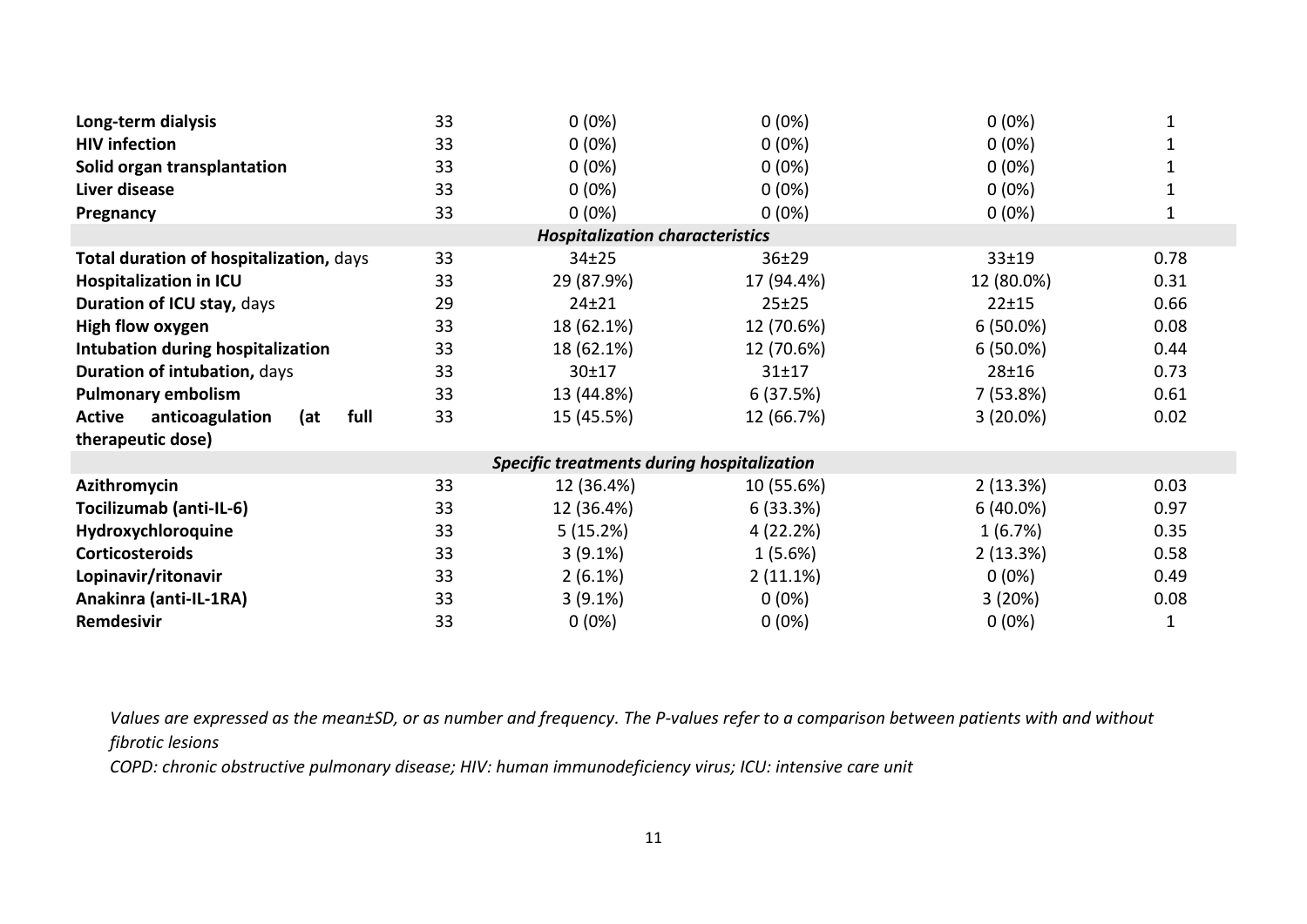**Table E6. Characteristics of the patients with fibrotic lesions at the ambulatory care visit according to the presence of new-onset dyspnoea**

|                                            | <b>Available</b><br>data | <b>All patients</b><br>(33)         | <b>Patients with fibrotic</b><br>lesions with new-<br>onset dyspnoea<br>(18) | <b>Patients with fibrotic</b><br>lesions without new-<br>onset dyspnoea<br>(15) | P-value |
|--------------------------------------------|--------------------------|-------------------------------------|------------------------------------------------------------------------------|---------------------------------------------------------------------------------|---------|
| Time from hospital discharge to outpatient |                          |                                     |                                                                              |                                                                                 |         |
| clinic, days                               | 33                       | $82 + 26$                           | $82 + 28$                                                                    | $82 + 26$                                                                       | 0.98    |
|                                            |                          | Assessment at ambulatory care visit |                                                                              |                                                                                 |         |
| mMRC scale score for dyspnoea              | 33                       |                                     |                                                                              |                                                                                 | 0.006   |
| $\Omega$<br>$\overline{a}$                 |                          | 15 (45.5%)                          | 4(22.2)                                                                      | 11(73.3)                                                                        |         |
| $1 - 2$<br>$\blacksquare$                  |                          | 14 (42.4%)                          | 12 (66.6)                                                                    | 2(13.3)                                                                         |         |
| $3 - 4$                                    |                          | $4(12.1\%)$                         | 2(11.1)                                                                      | 2(13.4)                                                                         |         |
| New-onset cough                            | 33                       | 5(15.6%)                            | 4 (23.5%)                                                                    | 1(6.7%)                                                                         | 0.34    |
| 6-Minute walk test, m                      | 33                       | 451±107                             | 457±74                                                                       | 445±138                                                                         | 0.78    |
| <b>Pulmonary functional tests</b>          |                          |                                     |                                                                              |                                                                                 |         |
| FEV1, %pred                                | 31                       | 86.2±20.0                           | 79.3±14.4                                                                    | 94.6±23.0                                                                       | 0.04    |
| FEV1/VC, $%$                               | 31                       | $82.3 \pm 6.4$                      | $82.9 \pm 5.8$                                                               | $81.5 \pm 7.2$                                                                  | 0.55    |
| VC, %pred                                  | 31                       | 80.6±20.0                           | 73.9±15.6                                                                    | 88.7±22.2                                                                       | 0.04    |
| TLC, %pred                                 | 31                       | 74.1±13.7                           | 68.6±12.0                                                                    | 81.3±12.8                                                                       | 0.01    |
| DLCO, %pred                                | 29                       | 73.3±17.9                           | 71.2±21.1                                                                    | 75.8±13.4                                                                       | 0.48    |
| <b>DLCO &lt; 70%</b>                       | 29                       | 12 (41.4%)                          | $8(50.0\%)$                                                                  | 4 (30.8%)                                                                       | 0.51    |
| Nijmegen score > 22                        | 33                       | 2(6.3%)                             | 2(11.8%)                                                                     | $0(0\%)$                                                                        | 0.49    |
| LVEF $\leq$ 50% on echocardiography        | 26                       | 5(19.2%)                            | 4 (25.0%)                                                                    | $1(10.0\%)$                                                                     | 0.62    |